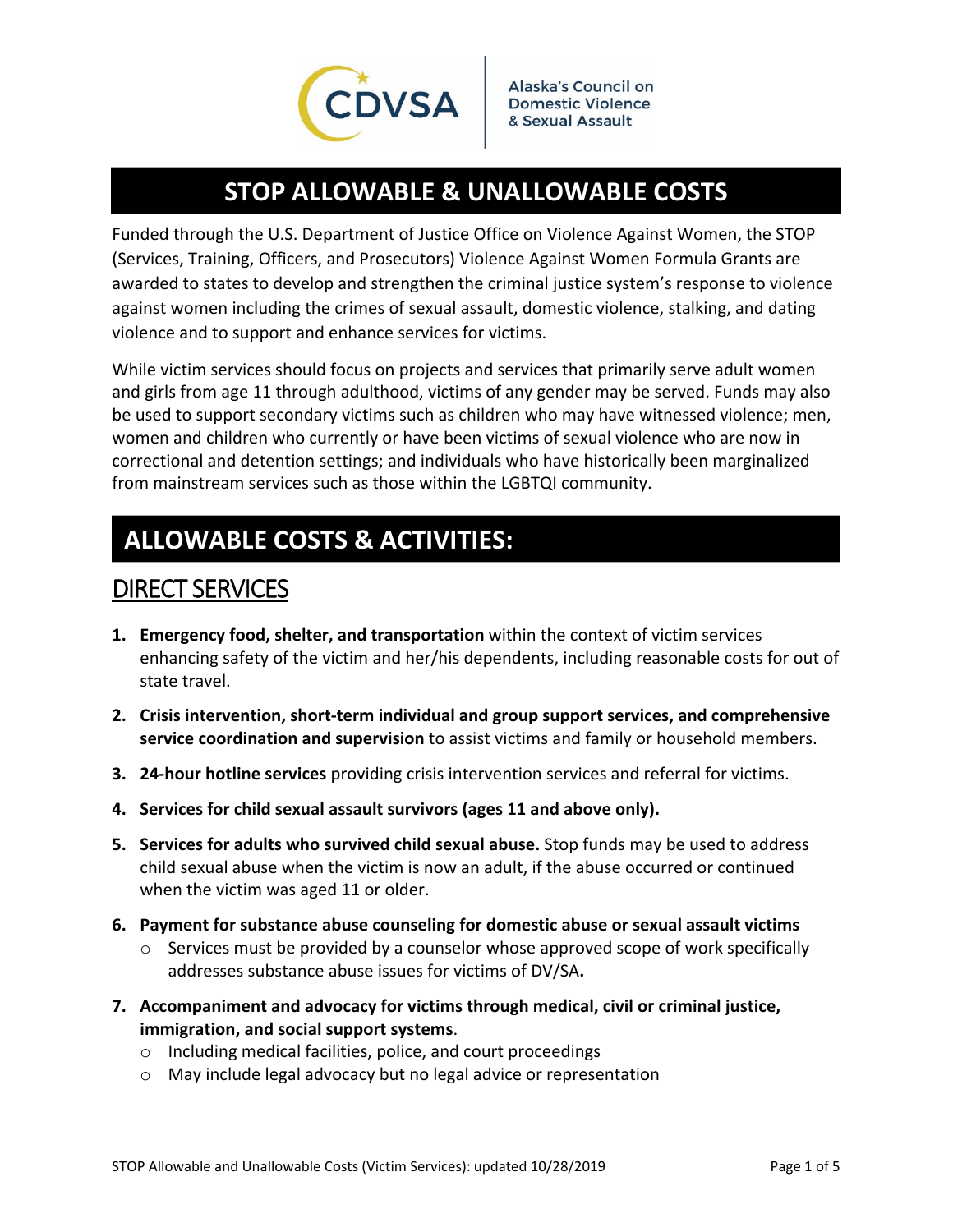

- **8. Legal services including but not limited to:**
	- o Family law
	- o Housing
	- o Public benefits
	- $\circ$  Other similar civil matters

## ACTIVITIES SUPPORTING DIRECT SERVICES

- **9. Service Coordination and Training** necessary for a coordinated community response to survivors of domestic violence, dating violence, sexual assault and/or stalking.
- **10. Information and referrals to assist the victim and non‐offending family or household members.**
- **11. Outreach services** informing victims and/or potential victims about available services.
	- $\circ$  Efforts must be population specific and informed by members of the population to be served.

## **12. Prevention education**.

- o Strategies, programming, and activities to stop first‐time perpetration and first time victimization.
- **13. Community‐based, linguistically, and culturally specific services and support mechanisms.**
	- o Including outreach activities for underserved communities.
- **14. Publications,** including but not limited to:
	- o Training materials
	- o Victim service directories
	- o Brochures
- **15. Program evaluation.**

## DETAILS ON ALLOWABLE COSTS

#### **SERVICE PROVISION:**

- 1. Services offered should address victims of domestic violence, dating violence, adult and child sexual assault (if the child survivor is 11 years of age or older), or stalking. Victims of any gender, gender identity, or sexual orientation may be served.
- 2. Services rendered to children do not have to relate to serving an adult parent, if the child is 11-years of age or older. Funds may also be used to provide services to children who have not been assaulted but whose parent is a victim of any of the above listed categories of violence. For example, children who witness violence.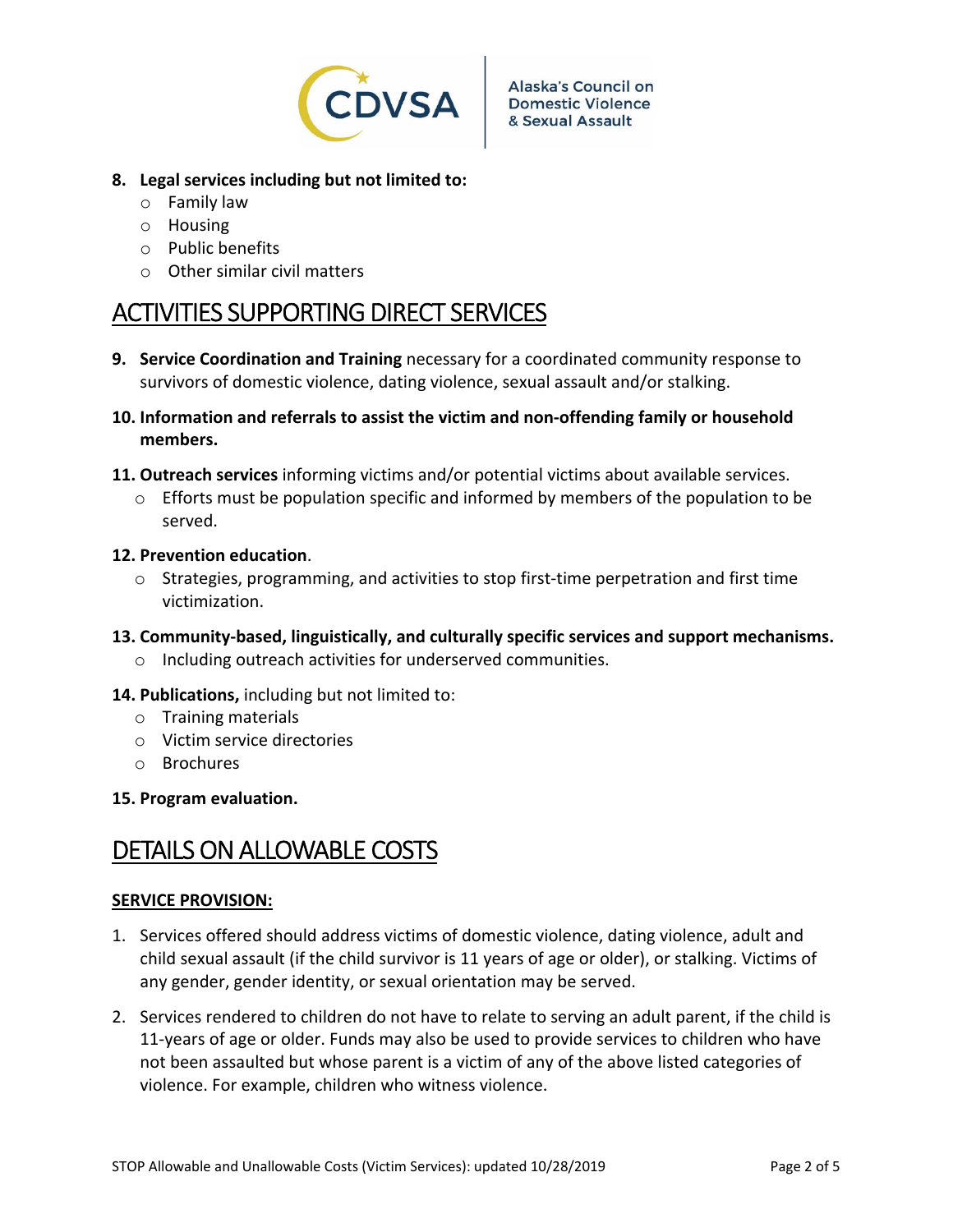

- 3. Services may be provided to victims of the above listed categories of violence within a detention setting (prison, jail, etc.)
- 4. A subgrantee may provide women's only and men's only support groups, but only if it is necessary to the essential operation of the program that these support groups be segregated by sex. If a recipient can establish that sex‐specific support groups are necessary to the essential operation of the program, "comparable services" are required to be provided to victims who cannot be served by the sex-specific support groups.

## **COVERING COSTS FOR VICTIMS:**

- 1. Costs associated with the payment of a victim's first month's rent are allowable and preferred over paying a deposit. However, the payment of a deposit is also allowable if an agreement between the funded agency and the landlord identifies the funded program to be reimbursed the deposit at the end of the lease.
- 2. Gift cards are allowable but are limited to allowable costs under STOP, such as the purchase of gas or child care so that the victim can participate in a focus group. Agencies must acquire receipts from the victim documenting that the gift card was only used for the purchase of allowable items. Without receipts, these costs will be deemed unallowable and repayment of these funds will be required.
- 3. It is allowable to provide a stipend to reimburse participants for their costs in attending a focus group, such as gas or childcare. This can be done through actual reimbursement or through a generic gift card in an amount intended to compensate for such costs. Focus groups must be part of the implementation of one of the STOP Program purpose areas, for example a focus group as part of the development of local "policies that enhance best practices for responding to domestic violence, dating violence, sexual assault, and stalking."

## **DETAILS ON TRAINING:**

- 1. Costs associated with the training of officers, court personnel, judges, prosecutors, and victim service advocates who provide specific grant‐funded services are allowable. Funds may not be used to provide a generalized statewide training.
- 2. STOP funds may be used to purchase food in some instances. The provision of food and beverages at training events or conferences is governed by the most recent version of the DOJ Financial Guide.

## **DETAILS ON ADMINISTRATIVE ALLOWABLE COSTS:**

1. When a grantee receives multiple funding streams, the rent and operational expenses of the agency must be prorated among the different funding sources. In addition, the rent must be reasonable. If the shelter owns its own facility, only related expenses such as utilities and building security may be charged to the grant.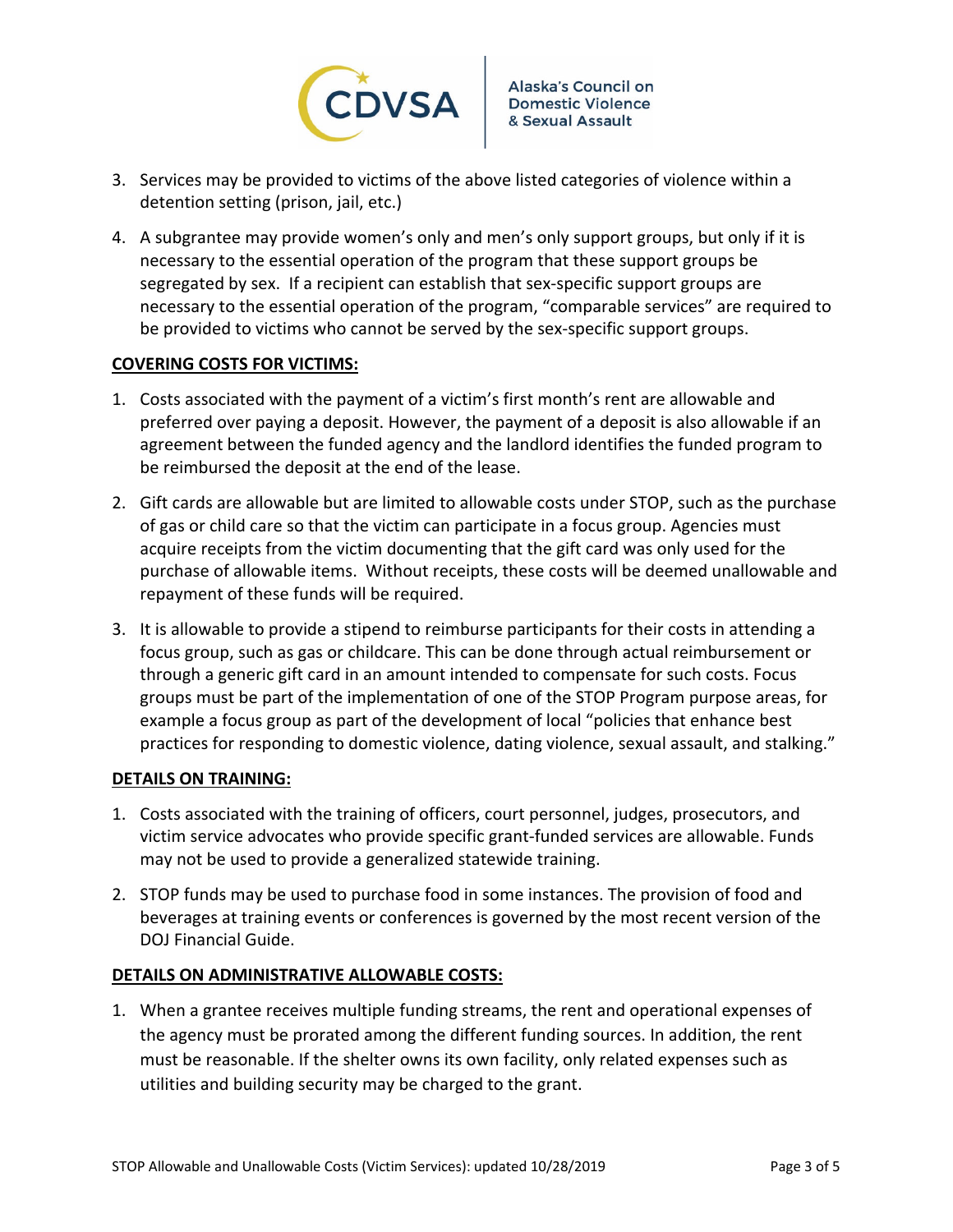

- 2. STOP funds may be used to purchase supplies and equipment necessary to support the program goals. "Equipment" consists of property having a useful life of more than one year and a per unit acquisition cost of \$5,000. "Supplies" are all tangible property less than \$5,000 per unit that will be expended during the project period.
- 3. If a subgrantee has a federally approved indirect cost rate, the state must honor it. If there is no federally approved indirect cost rate, the state must recognize a rate negotiated between the state and the subgrantee (in accordance with 2 CFR 200) or a "de minimus indirect cost rate" of 10% of Modified Total Direct Costs as defined in 2 CFR§200.414.

# **UNALLOWABLE COSTS & ACTIVITIES:**

- **1. Lobbying** e.g. ANDVSA membership dues.
- **2. Research projects.**
- **3. Physical modifications to buildings**, including minor renovations.
- **4. Vehicle purchases.**
- **5. Legal services** to defend women who assault, kill, or otherwise injure their abusers.
- **6. Moving expenses** (outside of transportation costs to enhance safety as outlined above).
- **7. Vouchers for services** such as for housing or counseling.
- **8. Payment of immigration fees** for battered immigrant women.

# ACTIVITIES THAT COMPROMISE VICTIM SAFETY AND RECOVERY AND UNDERMINE OFFENDER ACCOUNTABILITY

**The Office on Violence Against Women does not fund activities that jeopardize victim safety, deter or prevent physical or emotional healing for victims, or allow offenders to escape responsibility for their actions.** STOP projects that engage in activities that compromise victim safety and recovery may be eliminated from further funding consideration. Examples of these activities include but are not limited to:

- 1. Procedures or policies that exclude victims from receiving safe shelter, advocacy services, counseling, and other assistance based on their actual or perceived age, immigration status, race, religion, sexual orientation, gender identity, mental health condition, physical health condition, criminal record, work in the sex industry, income or lack of income, or the age and/or gender of their children.
- 2. Procedures or policies that compromise the confidentiality of information and/or privacy of persons receiving services.